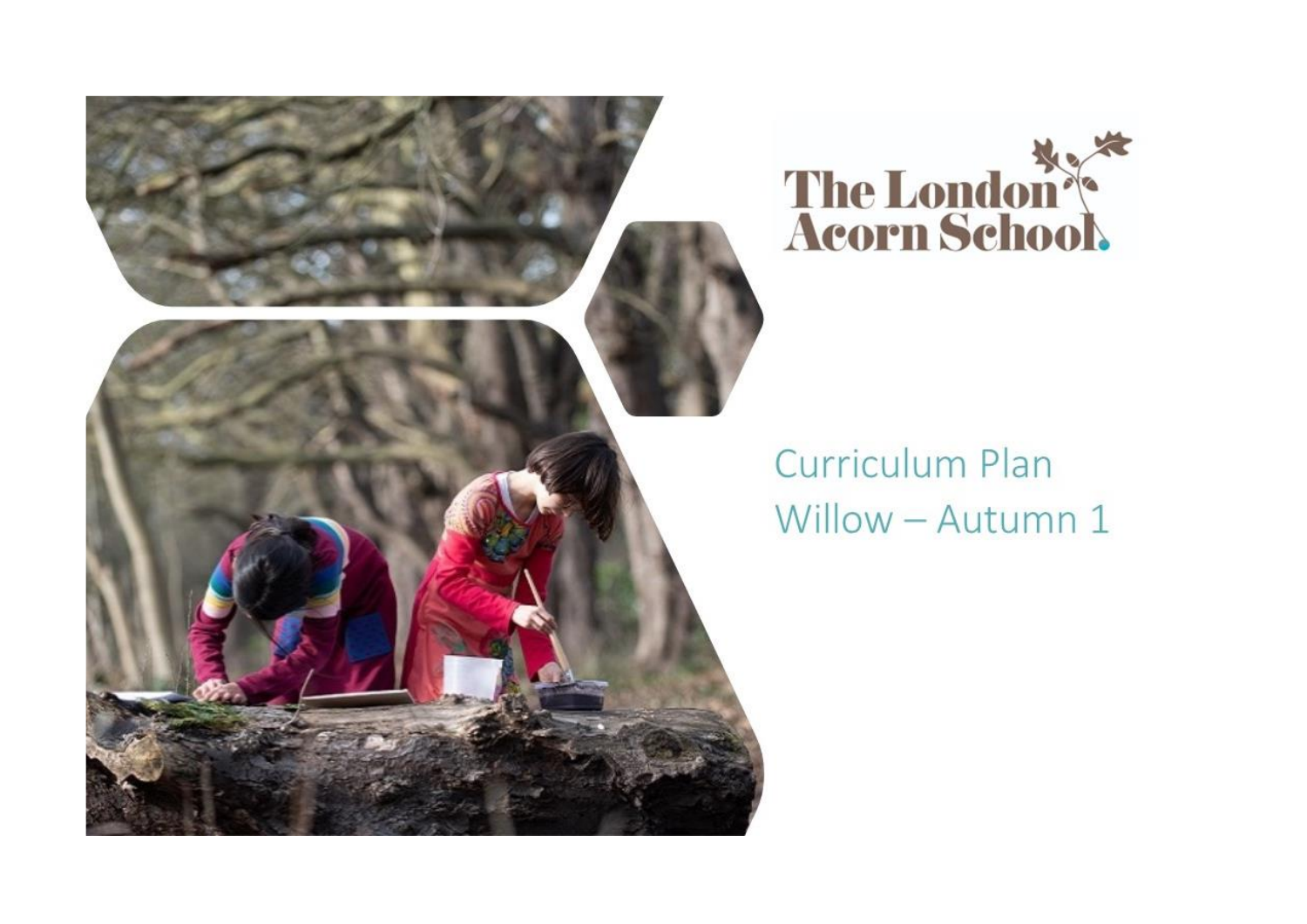

# Programmes of Study<br>Class 1 (year 2)

Class/ Year Class 1 (year 2) Class Term Autumn – first half term

## Unit title: Exploring ourselves, our environments, our families and what makes us so amazing

Literacy Genres

### Reading Enhancements: Funny Bones- Allan Alhbery , Elma the Elephant- David Mckee, The Smeds and The Smoos- Julia Donaldson

| Literacy | Grammar<br>To reread own writing and check whether it makes sense.                                                                                    | <b>Maths</b>      | Count to 100, forwards and backwards, beginning with 0 or 1, or<br>from any given number e.g. 19, 18, 17, 16,                                                                |
|----------|-------------------------------------------------------------------------------------------------------------------------------------------------------|-------------------|------------------------------------------------------------------------------------------------------------------------------------------------------------------------------|
|          | Writing purpose<br>Writing to entertain:<br>Stories (Including re-telling & traditional tales)<br>Descriptions<br>Poetry<br>In character role         |                   | Count, read and write numbers to 100 in numerals,<br>Begin counting in multiples of twos and tens e.g. 2, 4, 6, 8, 10, 12,<br>Given a number, identify one more and one less |
|          | Writing to inform:<br>Labels, Captions, Lists<br>Recount - First-hand experience<br>Instructions - First-hand experience<br>NCR - Information Leaflet |                   | Recognise and name common 2-D shapes, including:<br>2-D shapes (e.g. rectangles (including squares), circles and triangles)                                                  |
| Art      | <b>Illustrators / Portraits</b>                                                                                                                       | <b>Humanities</b> | History                                                                                                                                                                      |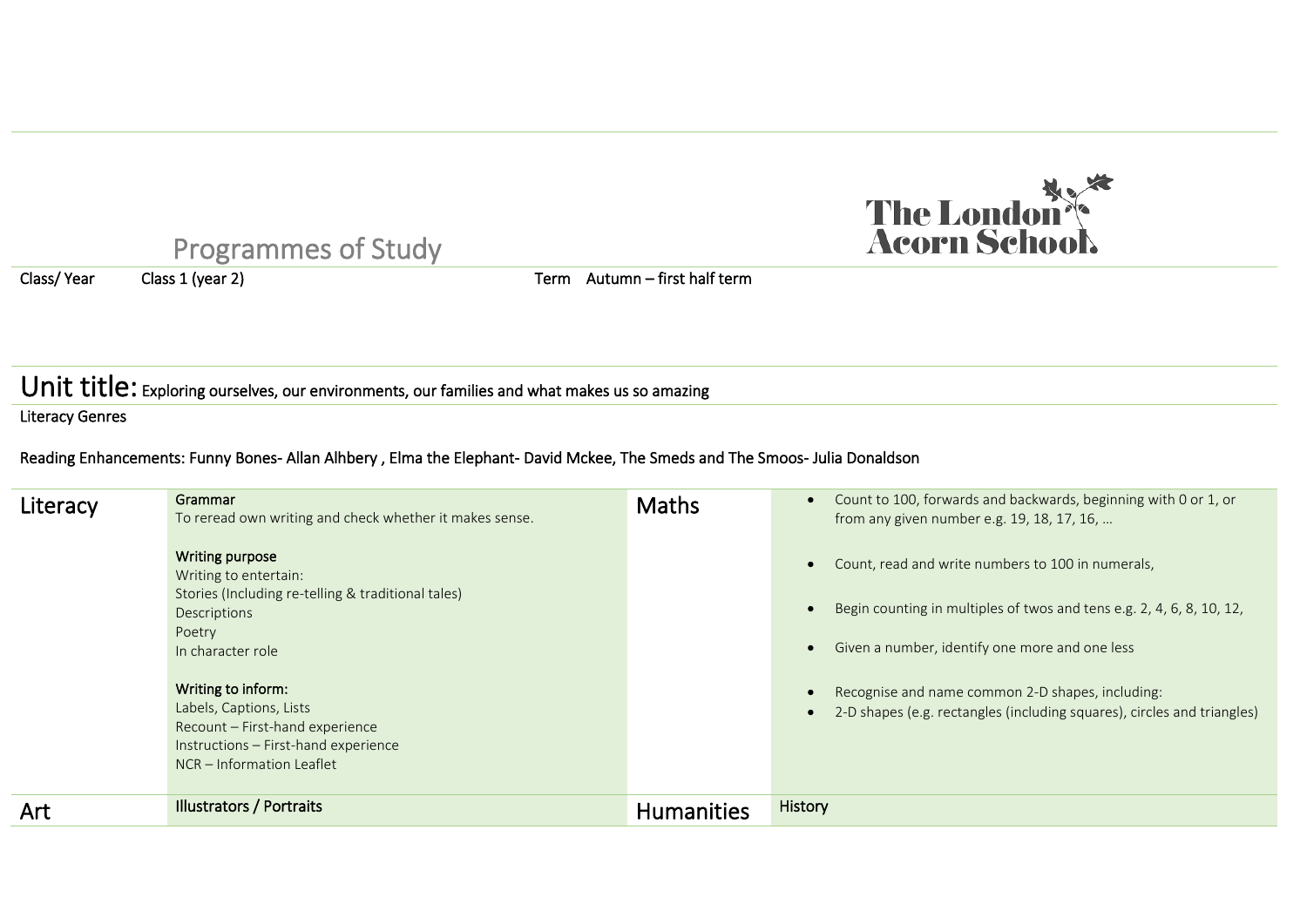- Use sketching to show proportion and position for facial features
- Explore line shape and space using two shades of crayon and paints for facial features
- Add colours for shades for skin colour, exploring diversity and the beauty of uniqueness
- Use poster paints and crayons to create a display portrait.
- to use a range of materials creatively to design and make products
- Handwork- knit a square to be turned into a dolly
- Place events, objects, people into chronological order.
- Changes in their own lives and the way of life of their family or others around them
- Ask and answer questions about the past
- Identify Differences between ways of life at different times.
- Explore past and present, identifying differences using baby photos etc. Ask and answer questions about the past

#### Geography

- Where are we all from? (family lineage and history) ATLAS AND GLOBES
- Use maps, atlases and globes to locate places
- Identify the four countries that make up the United Kingdom
- Name some of the towns and cities in the United Kingdom, including those that are north and south
- Locate the north and south pole and the equator on a globe
- Ask and answer questions about the location of places and make observations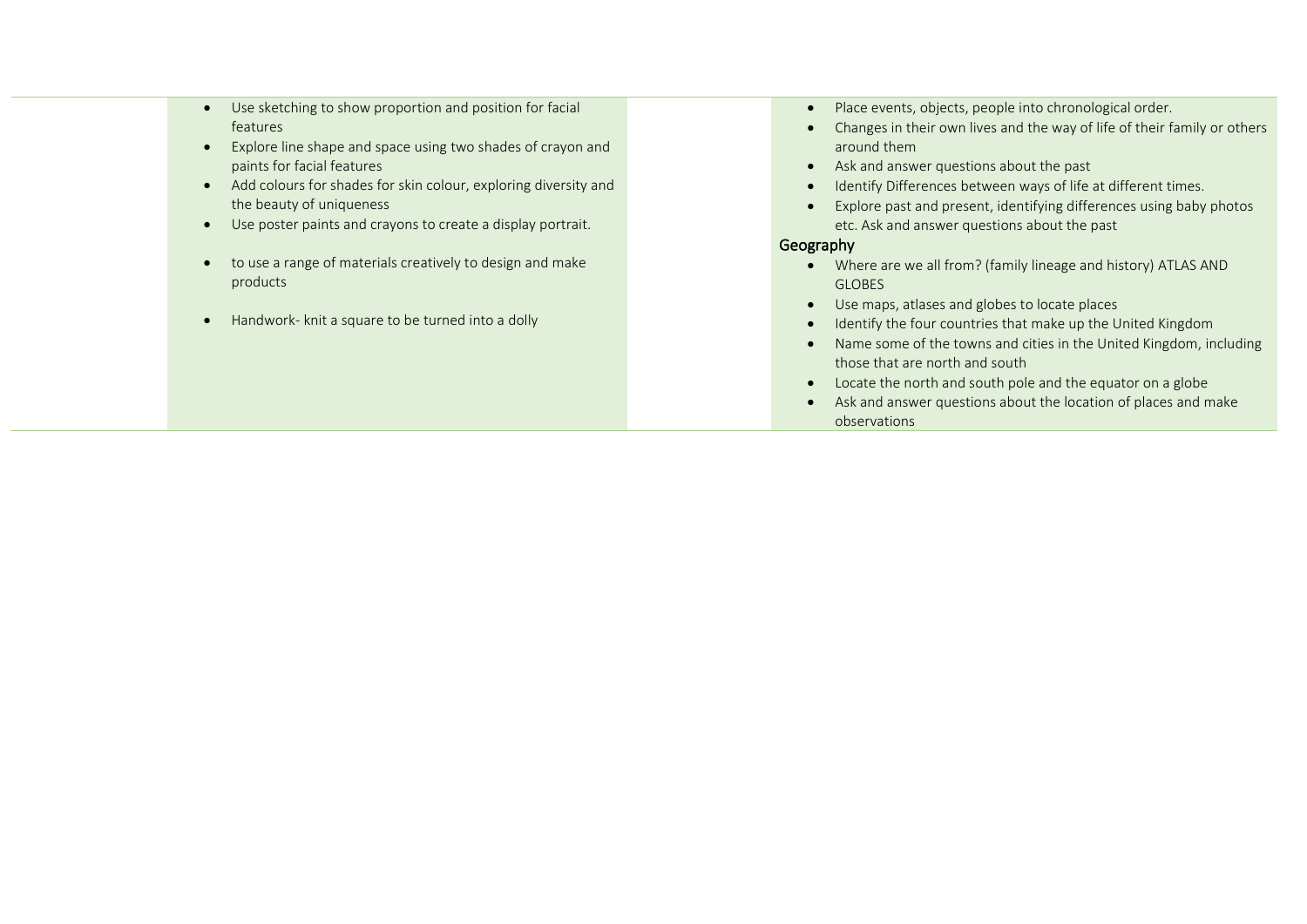| Relationships<br>and Health                   | <b>Nspcc Pants Programme</b><br>Name body parts and know which parts should be private<br>$\bullet$<br>Know the difference between appropriate & inappropriate<br>$\bullet$<br>touch<br>Understand they have a right to say 'no' to unwanted touch<br>$\bullet$<br>Know who they can trust and who they can ask for help.<br>$\bullet$<br>Parts of the body Healthy and safe Children will learn: • about<br>$\bullet$<br>their bodies and how they work . about the similarities and<br>differences between boys and girls Children should: • be able<br>to name the main parts of the body (including external<br>genitalia) SG Growing and changing Children will learn: •<br>more about what happens as things grow Children should: •<br>be able to describe some elements of the growth cycle (HEP<br>PSHE)<br>Memories and growing up Emotional Health - self-esteem<br>$\bullet$<br>Values Children will learn: • about special memories Children<br>should: • make a memory box and choose contents (HEP<br>PSHE) | Forest<br>School | The Old Apple Tree Man story: Kindness, food webs, structure of<br>$\bullet$<br>flowering plants. Wassail Song. Using all senses in the woods, with<br>leaf art, wild foraging, making tripod shelters (lavvu). Reflection:<br>what makes me happy in FS? Empathy with non-human:<br>understand/discuss hibernation.                                                                                                                                                                                                                                                                                                     |
|-----------------------------------------------|----------------------------------------------------------------------------------------------------------------------------------------------------------------------------------------------------------------------------------------------------------------------------------------------------------------------------------------------------------------------------------------------------------------------------------------------------------------------------------------------------------------------------------------------------------------------------------------------------------------------------------------------------------------------------------------------------------------------------------------------------------------------------------------------------------------------------------------------------------------------------------------------------------------------------------------------------------------------------------------------------------------------------|------------------|--------------------------------------------------------------------------------------------------------------------------------------------------------------------------------------------------------------------------------------------------------------------------------------------------------------------------------------------------------------------------------------------------------------------------------------------------------------------------------------------------------------------------------------------------------------------------------------------------------------------------|
| Design and<br>technology /<br><b>Woodwork</b> | Dice rolling towers and wooden dice to link to their number<br>work in maths.                                                                                                                                                                                                                                                                                                                                                                                                                                                                                                                                                                                                                                                                                                                                                                                                                                                                                                                                              | Science          | <b>Biology-Animals inc. Humans</b><br>Know all our body parts beyond the basic features<br>$\bullet$<br>Name draw and label the body parts<br>$\bullet$<br>Explore how our bodies are linked to our senses and name the<br>$\bullet$<br>senses<br>§ identify, name, draw and label the basic parts of the human body<br>and say which part of the body is associated with each sense.<br>Pupils should have plenty of opportunities to learn the names of the<br>main body parts (including head, neck, arms, elbows, legs, knees,<br>face, ears, eyes, hair, mouth, teeth) through games, actions, songs<br>and rhymes. |
| Religious<br><b>Studies</b>                   | What are our Class beliefs and family beliefs?<br>$\bullet$                                                                                                                                                                                                                                                                                                                                                                                                                                                                                                                                                                                                                                                                                                                                                                                                                                                                                                                                                                | <b>PE</b>        | <b>SWIMMING</b><br>To develop confidence in the water. To enter and leave the pool<br>safely. Be able to answer questions about pool safety. Swims                                                                                                                                                                                                                                                                                                                                                                                                                                                                       |